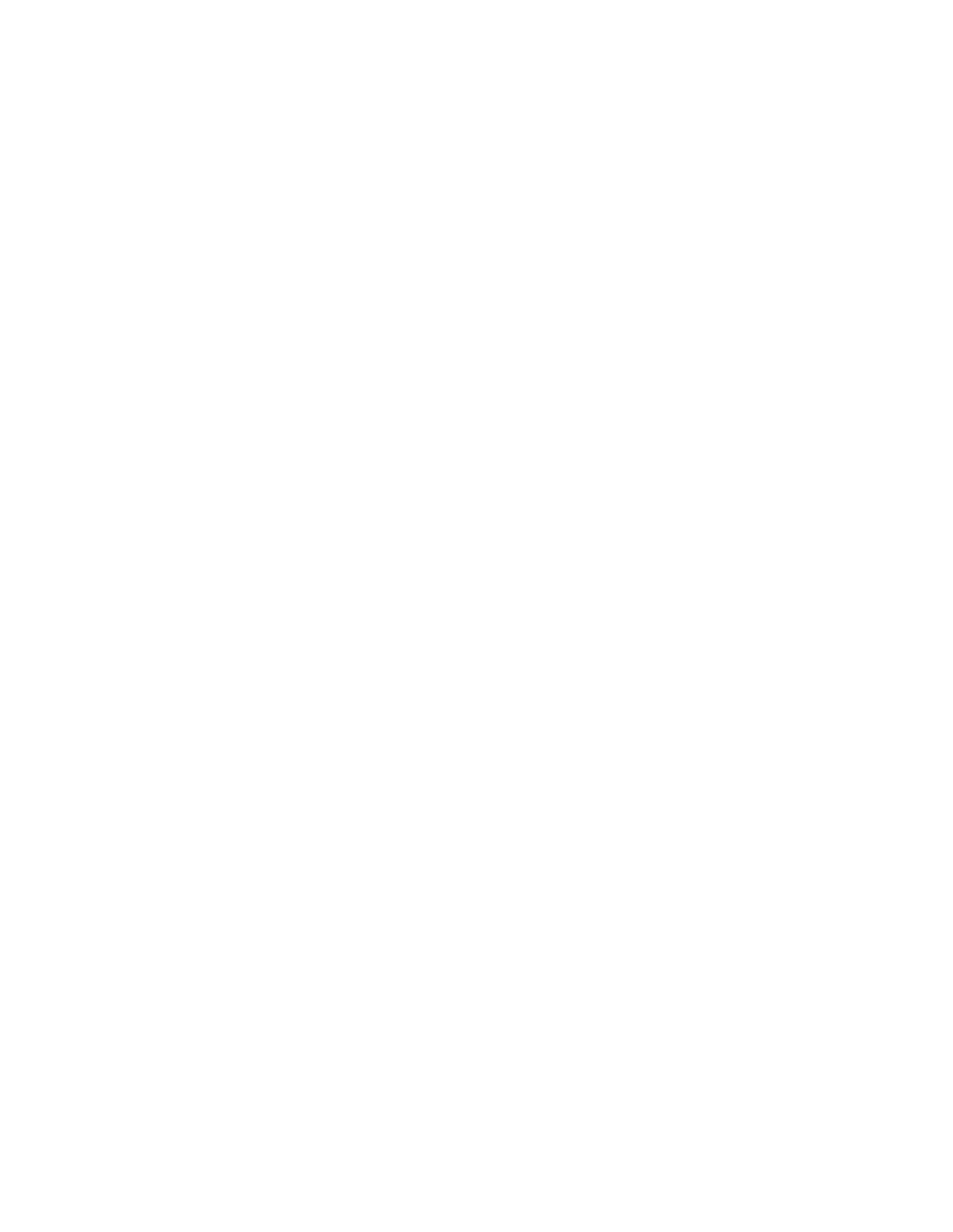# LAW OF<br>
VIRGIN ISLANDS<br>
Insolvency Practioners Regulations<br>
ISLANDS<br>
INSOLVENCY PRACTITIONERS REGULATIONS – SECTION 486<br>
(S.I.s 63/2004 and 61/2010) VIRGIN ISLANDS<br>
Revision Date: 1 Jan 2020<br> **INSOLVENCY PRACTITIONERS REGULATIONS – SECTION 486**<br>
(S.I.s 63/2004 and 61/2010) INSOLVENCY PRACTITIONERS REGULATIONS – SECTION 486

(S.I.s 63/2004 and 61/2010)

### Commencement

[16 September 2004]

### Short title

1. These Regulations may be cited as the Insolvency Practitioners Regulations.

### Interpretation

2. In these Regulations, unless the context otherwise requires, "licence" means a licence to act as an insolvency practitioner issued under section 476 of the Act and "licensee" shall be construed accordingly.

### Application for licence

3. An application for a licence shall be made to the Commission in the form set out in the Schedule and shall be accompanied by—

- (a) an non-refundable application fee of \$300; (Amended by S.I. 61/2010)
- (b) evidence that the applicant is deemed to belong to, or otherwise entitled or permitted to work in, the Virgin Islands;
- (c) the applicant's curriculum vitae providing details of his or her qualifications and career history;
- (d) written confirmation from the firm or employer of the applicant that the firm or employer complies with such minimum security requirements, including insurance cover, as may be specified in the Code of Practice.

### Approval of application for licence

4. (1) Where the Commission approves an application for a licence, it shall issue to the applicant a notice in writing to that effect and the applicant shall pay the fee specified in regulation 5(1) and collect the licence from the Commission within 3 months from the date on which the notice is issued.

 (2) The approval of an application for a licence shall expire unless the applicant complies with subregulation (1), or demonstrates to the satisfaction of the Commission, that his or her failure to comply was due to exceptional circumstances and not any fault of his or her own.

 (3) Where the approval of an application for a licence expires, the Commission shall not issue the licence to the applicant unless the applicant submits a fresh application and pays all the relevant fees, in accordance with these Regulations.

### Licence fees

- 5. (1) There shall be payable for the year in which a licence is issued, a fee of—
	- (a) \$3,000 where the licence is issued on or before the 30th day of June in that year; (Amended by S.I. 61/2010)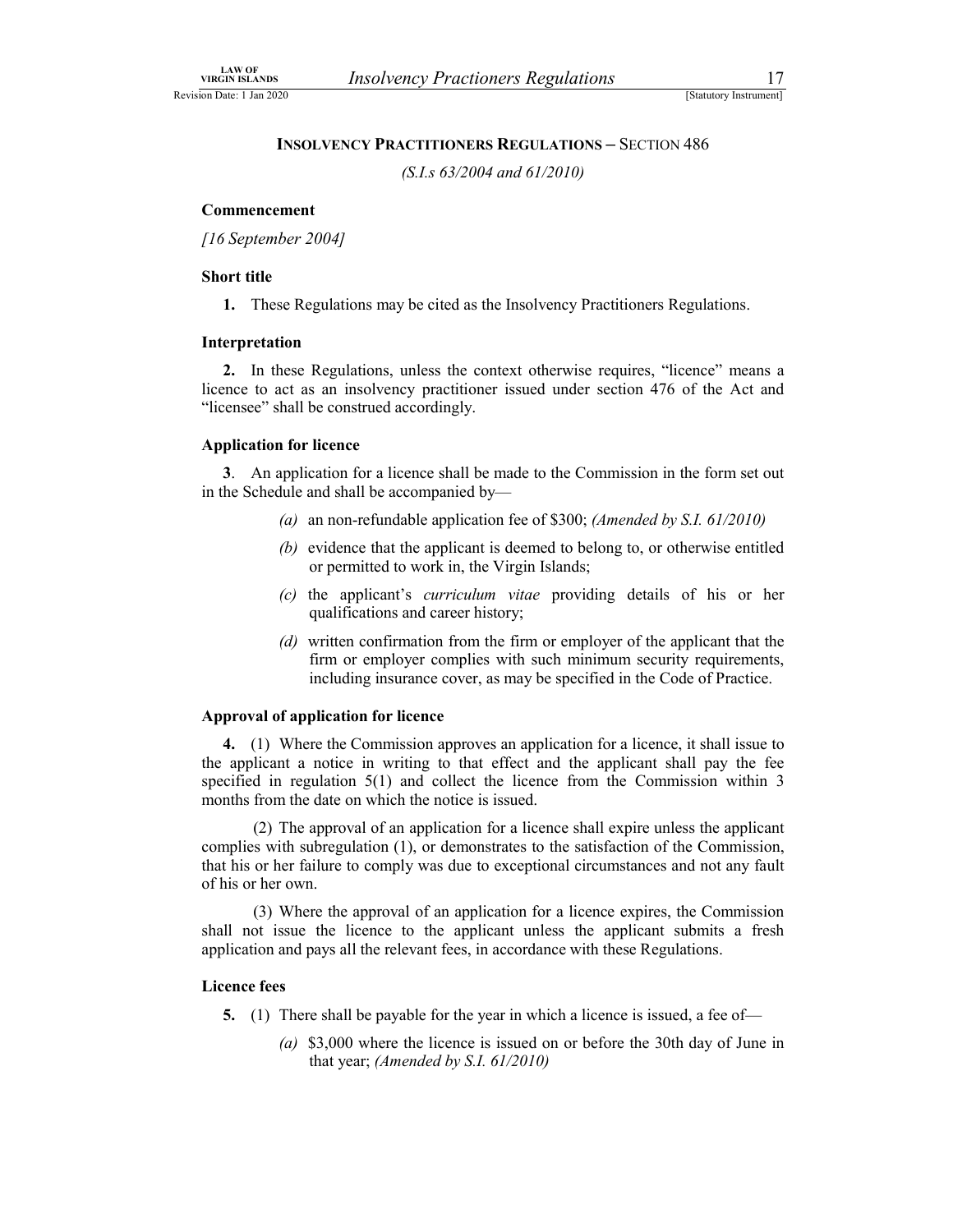- 18 *Insolvency Practioners Regulations VIRGIN DEANDS*<br>
[Statutory Instrument]<br>
(b) \$1,500, where the licence is issued on or after the 1st day of July in that<br>
year; or (*Amended by S.I. 61/2010*)<br>
(c) \$3,000 where the **EXAMPLE 18**<br> *IRSOLVERCY Practioners Regulations*<br>
(b) \$1,500, where the licence is issued on or after the 1st day of July in that<br>
year; or (*Amended by S.I. 61/2010*)<br>
(c) \$3,000 where the licence is issued subject to (b) \$1,500, where the licence is issued on or after the 1st day of July in that year; or (Amended by S.I. 61/2010)
	- $(c)$  \$3,000 where the licence is issued subject to a restriction that no new insolvency appointments are undertaken. (Amended by S.I. 61/2010)

 (2) On or before the 31st day of March every year following the year in which a licence is issued, there shall be payable in respect of the licence an annual fee of—

- (a) \$3,000, in the case of a licence referred to in subregulation (1)(a) or (b); or (Amended by S.I. 61/2010)
- (b) \$1,500 in the case of a licence referred to in subregulation  $(1)(c)$ . (Amended by S.I. 61/2010)

 (3) Without prejudice to the power of the Commission to suspend or revoke a licence under section  $479(2)(e)$  of the Act, an unpaid annual fee may be sued for by the Commission by action as a civil debt to be recoverable summarily, and the Commission may require, and the court may order, the payment of a penalty in an amount equal to the amount of the fee for late payment of the fee.

### Maintenance of records

6. (1) A licensee shall maintain in respect of his or her practice as an insolvency practitioner—

- (a) records and details of each appointment as receiver, administrative receiver, administrator, interim supervisor, supervisor, provisional liquidator, liquidator or bankruptcy trustee;
- (b) case records, working papers and all proper documents relating to all insolvency work undertaken.

 (2) A licensee shall, in writing, notify the Commission of the address in the Virgin Islands where any records or documents referred to subregulation (1) are kept.

 (3) A licensee shall, in respect of each of his or her appointments as receiver, administrative receiver, administrator, interim supervisor, supervisor, provisional liquidator, liquidator or bankruptcy trustee, keep the records and documents referred to in subregulation (1) for a period of at least 6 years after the appointment has ceased to have effect.

### Inspection of records

7. (1) The Commission may, after giving reasonable notice to a licensee of its intention to do so—

- (a) inspect such records and documents of the licensee as are referred to in regulation 6(1) for the purpose of ensuring compliance with the Act, regulations made under the Act and the Code of Practice; and
- (b) make copies of any such records and documents.

 (2) The Commission may appoint one or more competent persons to exercise its powers under subregulation (1) and where a person so appointed is not a member or officer of the Commission, he or she shall, unless otherwise agreed between him or her and the Commission, be remunerated on such terms and conditions as the Commission may determine.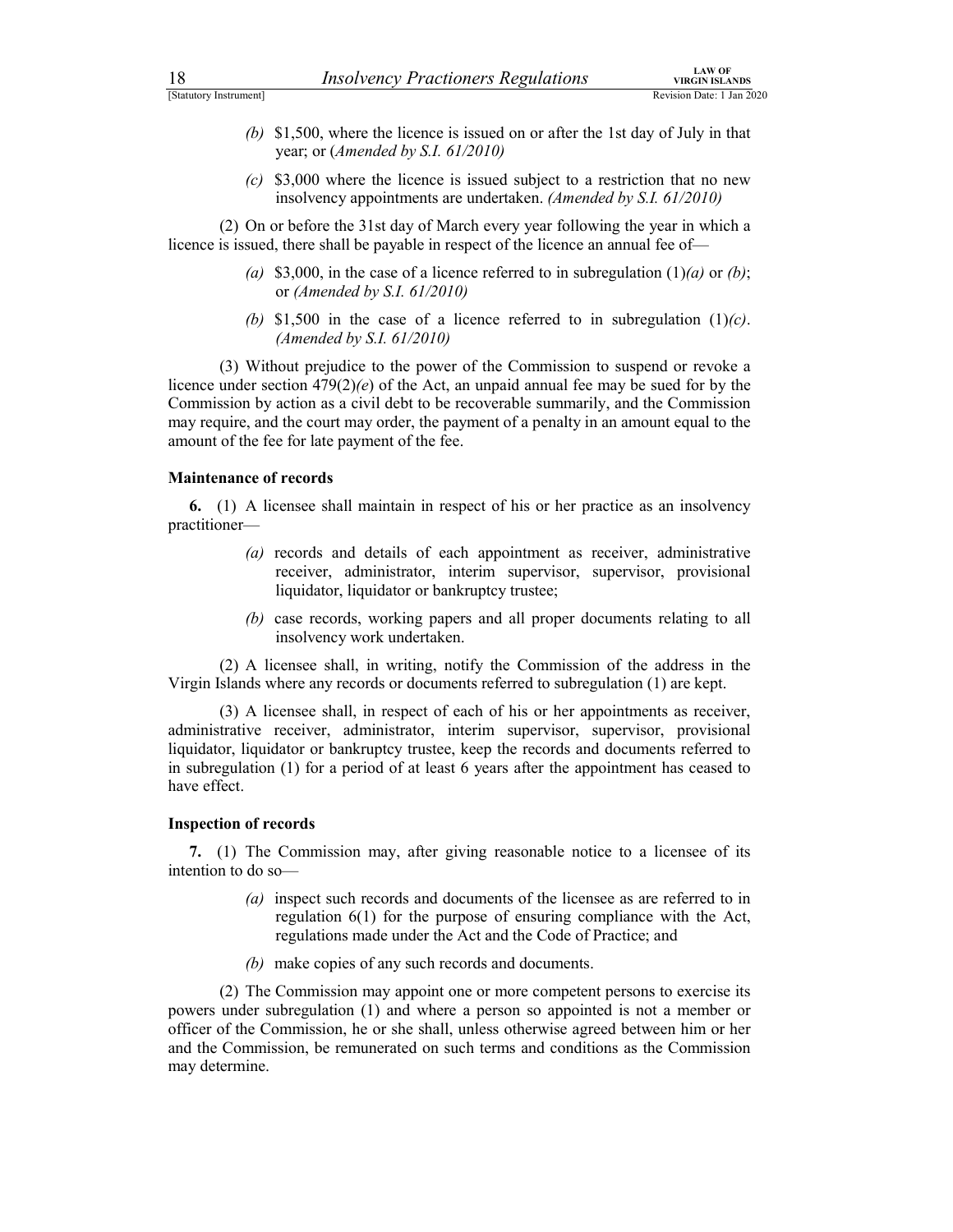### Notification of changes

LAW OF<br>
URGIN ISLANDS<br>
On Date: 1 Jan 2020<br>
IStatutory Instrument]<br> **Notification of changes**<br> **8.** (1) A licensee or an applicant for a licensee shall, in writing, notify the<br>
Commission of any matter which may affect hi EXAMPLE THE MUSIC CONSULTED THE UNION CONSULTED THE USE OF THE USE OF THE CONSULTED TRISBET OF A SAMPLE USE OF THE CONTROLLOGY OF A SAMPLE CONTROLLOGY CONTROLLOGY CONTROLLOGY AND CONTROLLOGY CONTROLLOGY CONTROLLOGY CONTRO 8. (1) A licensee or an applicant for a licensee shall, in writing, notify the Commission of any matter which may affect his or her status as a fit and proper person to hold a licence, as soon as practicable and in any event within 10 days of becoming aware of the matter.

 (2) A licensee shall, in writing, notify the Commission of any change in circumstances which might affect his or her eligibility for a licence, or his or her general ability to accept appointments as receiver, administrative receiver, administrator, interim supervisor, supervisor, provisional liquidator, liquidator or bankruptcy trustee, as soon as practicable and in any event within 10 days of becoming aware of the change.

 (3) A licensee shall, in writing, notify the Commission of the following, as soon as practicable and in any event within 10 days of becoming aware thereof—

- (*a*) any change to-
	- (i) his or her name or address;
	- (ii) his or her business name or business address;
	- (iii) the name, principal business address or registered office address of his or her firm or employer;
	- (iv) the address where records and documents referred to in regulation 6(1) are kept;
- (b) any matter relating to his or her firm or employer or any of his or her firm's or employer's partners, directors or employees which could render the licensee no longer fit and proper to hold a licence.

### Variation of minimum level of security

9. The Commission may, having regard to the particular circumstances of an applicant for a licence, a licensee or any insolvency proceedings, impose a higher standard or greater level of security than that provided for in the Code of Practice.

### Administrative penalties

10. (1) Where the Commission is satisfied that a licensee has contravened the Act, regulations or rules made under the Act or the Code of Practice, the Commission may cause to be delivered to the licensee a notice setting out the particulars of the contravention or contraventions, as the case may be, and requiring the licensee to pay to the Commission, before the expiration of one month from the date of delivery of the notice, an administrative penalty of \$500 in respect of each contravention.

 (2) If the licensee fails to pay the amount specified in the notice within the time specified therein, the administrative penalty shall increase by 10% of that amount.

 (3) If the licensee fails to pay the amount due as an increased administrative penalty under subregulation (2) before the expiration of 2 months from the date of the delivery of the notice, the administrative penalty increases by 50% of that amount.

 (4) The Commission may recover unpaid administrative penalties in civil proceedings in the Magistrate's Court, provided that where the licensee appeals against the imposition of the administrative penalty in accordance with section 44 of the Financial Services Commission Act, no such proceedings shall be instituted by the Commission before the appeal has been determined.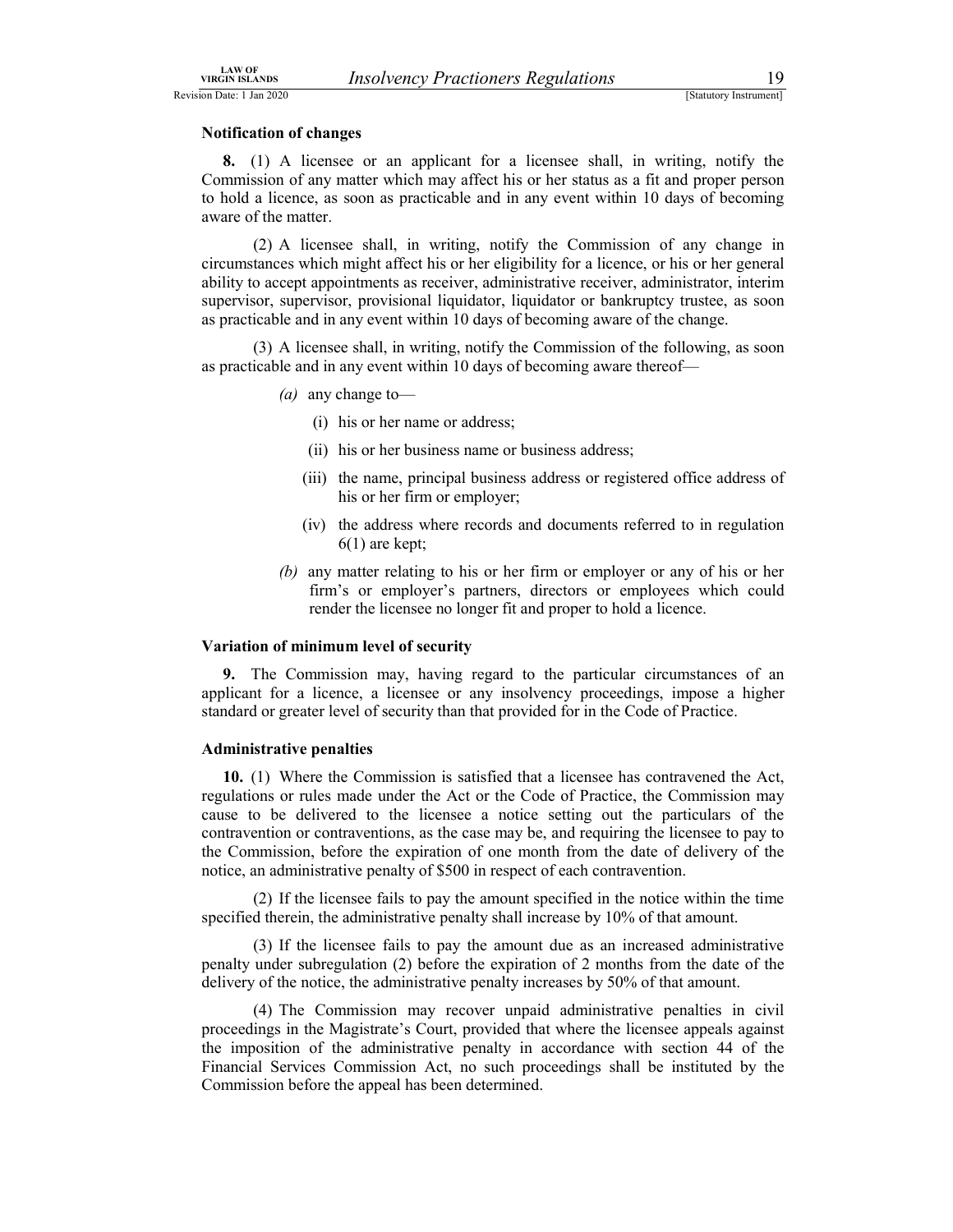20 *Insolvency Practioners Regulations* **VIRGIN ISLANDS**<br>
EStatutory Instrument]<br> **Complaints against licensees**<br> **11.** (1) A person may file with the Commission a complaint against a licensee and shall set out in the comp **EXAMPLE 1999**<br> *Revision Date: 1 Jan 2020*<br> **Complaints against licensees**<br> **11.** (1) A person may file with the Commission a complaint against a licensee and shall set out in the complaint is uch facts or matters as may 11. (1) A person may file with the Commission a complaint against a licensee and shall set out in the complaint such facts or matters as may indicate that the licensee may have become liable to have his or her licence suspended or revoked under Part XX of the Act.

- (2) The Commission shall not proceed to consider a complaint unless—
	- (a) firstly, the complainant demonstrates, to the satisfaction of the Commission, that the complainant has previously addressed the complaint to the licensee and to the firm or employer of the licensee and that the matter has not been resolved to the satisfaction of the complainant; and
	- (b) the Commission determines, having regard to all the circumstances of the matter, that a *prima facie* case has been made that the licensee has become liable to have his or her licence suspended or revoked.

 (3) In considering a complaint, the Commission may require the licensee or the complainant concerned to provide such information as the Commission thinks necessary for the purpose of evaluating the merits of the complaint.

- (4) Where a complaint is upheld by the Commission, the Commission may—
	- (a) issue to the licensee such directives under the Act as it thinks fit;
	- (b) suspend or revoke the licence of the licensee in accordance with the Act;
	- (c) require the licensee to pay such administrative penalties under these Regulations as it thinks fit;
	- (d) take such enforcement action under the Financial Services Commission Act as it thinks fit; or
	- (e) publish the details and outcome of the complaint.

 (5) Where a complaint is upheld by the Commission, the Commission may charge the licensee concerned for some or all of the costs it incurred in dealing with that complaint.

 (6) A licensee who is aggrieved by a decision of the Commission under this Regulation, may appeal to the Financial Services Commission Appeal Board in accordance with section 44 of the Financial Services Commission Act.

### Code of Practice

12. Subject to section 487(2) of the Act, the Code of Practice may provide for any matter specified in section  $486(1)$  of the Act.